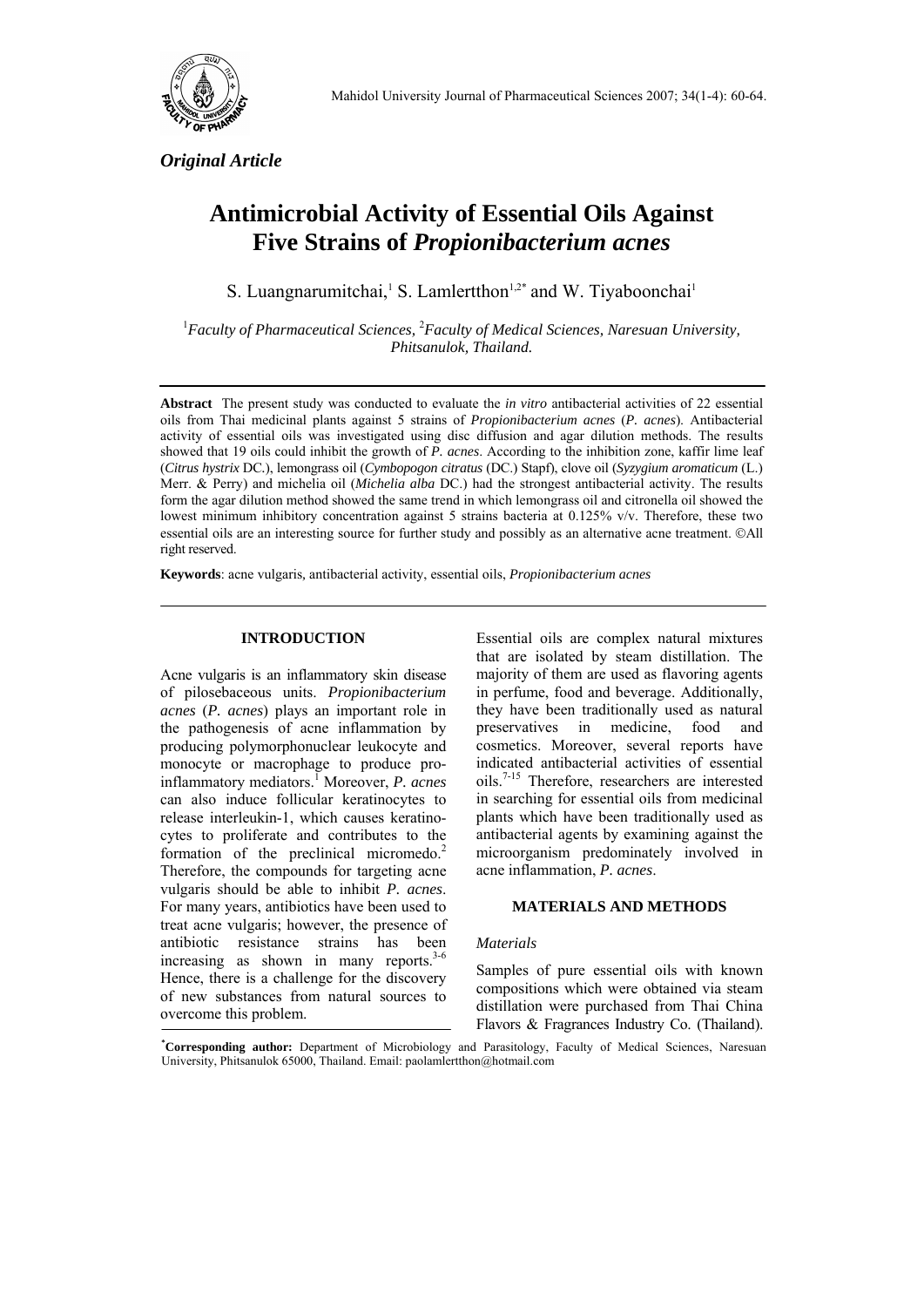The test organisms used in this study were *P. acnes* (DMST No. 14916, 14917, 14918, 21823, 21824). These bacteria were obtained from Department of Medical Sciences, Ministry of Public Health, Bangkok, Thailand.

#### *Disc Diffusion Method*

This experiment was performed by following the method of Hayes and Markovic  $(2002)^1$ with some modifications. Briefly, *P. acnes* was incubated in Brain heart infusion broth supplemented with 1% glucose and adjusted to yield approximately  $1.0 \times 10^8$  CFU/ml. The inoculum suspension was swabbed on the entire surface of brain heart infusion agar containing 1% glucose and 0.5% polysorbate 80. Sterile filter paper discs (Macherey-Nagel, MN®) were aseptically placed on inoculated plate and impregnated with 15 μl of each essential oil. The plates were left at ambient temperature for 30 minutes to allow exceed prediffusion prior to incubation at 37°C for 72 hours under anaerobic conditions using the gas generation kit (Oxoid, UK). Standard discs of tetracycline (30 μg/disc), erythromycin (15 μg/disc), and clindamycin (2 μg/disc) (Oxoid, English) were used individually as positive controls. The diameters of the inhibition were measured (mm) and recorded as the mean  $\pm$  S.D. (standard deviation). All experiment was performed in duplicate and repeated three times.

#### *Agar Dilution Method*

The minimal inhibitory concentration (MIC) values were determined by agar dilution method. Test materials were added aseptically to 20 ml aliquots of appropriate sterile molten agar containing 0.5% polysorbate 80 at the appropriate volumes to produce the required concentration range of test material  $(0.015-4.0\%$  v/v). The resulting agar solutions were vortexed at high speed for 15 seconds or until completely dispersed, immediately poured into sterile petri dishes then allowed to set for 30 minutes. The plates were then spotted inoculated with multipoint inoculator to transfer the desired test organisms  $(1 \mu l)$  from the prepared inoculum onto the plates. Inoculated plates were left

until the inoculum had set and then incubated at 37°C for 72 hours under anaerobic condition as previous described. Following the incubation period, the plates were observed and recorded for presence or absence of growth. From the results, the MIC was recorded as the lowest concentration of test materials where absence of growth was observed.

## **RESULTS AND DISCUSSION**

The present results indicated that 19 essential oils could effectively inhibit the growth of *P. acnes.* Among these essential oils, kaffir lime leaf (*Citrus hystrix* DC*.*), lemongrass oil (*Cymbopogon citratus (*DC.) Stapf), clove oil (*Syzygium aromaticum* (L.) Merr. & Perry) and michellia oil (*Michelia alba* DC.) showed the strongest antibacterial activity with inhibition zones of more than 20 mm (Table 1). Subsequent experiments were conducted to determine inhibitory concentrations of all essential oils. Lemongrass and citronella oil (*Cymbopogon nardus* L.) revealed the highest antibacterial effect as they possessed the MIC value of 0.125% v/v for all of 5 strains bacterial tested (Table 2). Even though kaffir lime leaf (*Citrus hystrix* DC*.*) showed the largest inhibition zone, its MIC value was greater than that of lemongrass and citronella oil. This may be due to their abilities to diffuse from paper disc and solubilize in agar; however, the disc diffusion method was used for screening the antibacterial activity of the essential oils. $16,17$ 

Lertsatithanakorn *et al.*18 reported that the MICs against *P. acnes* of lemongrass, kaffir lime, holy basil and plai, determined by a broth microdilution method, were 0.6 µl/ml, 5.0 µl/ml, 5.0 µl/ml and 25.0 µl/ml, respectively. The lower MICs from that study may be due to the different method used.

Generally, essential oils comprise of a large number of active components. The difference in antibacterial activity of the essential oils may be due to the difference in chemical compositions. The main components of essential oils exhibited high activity in this study were previously reported for their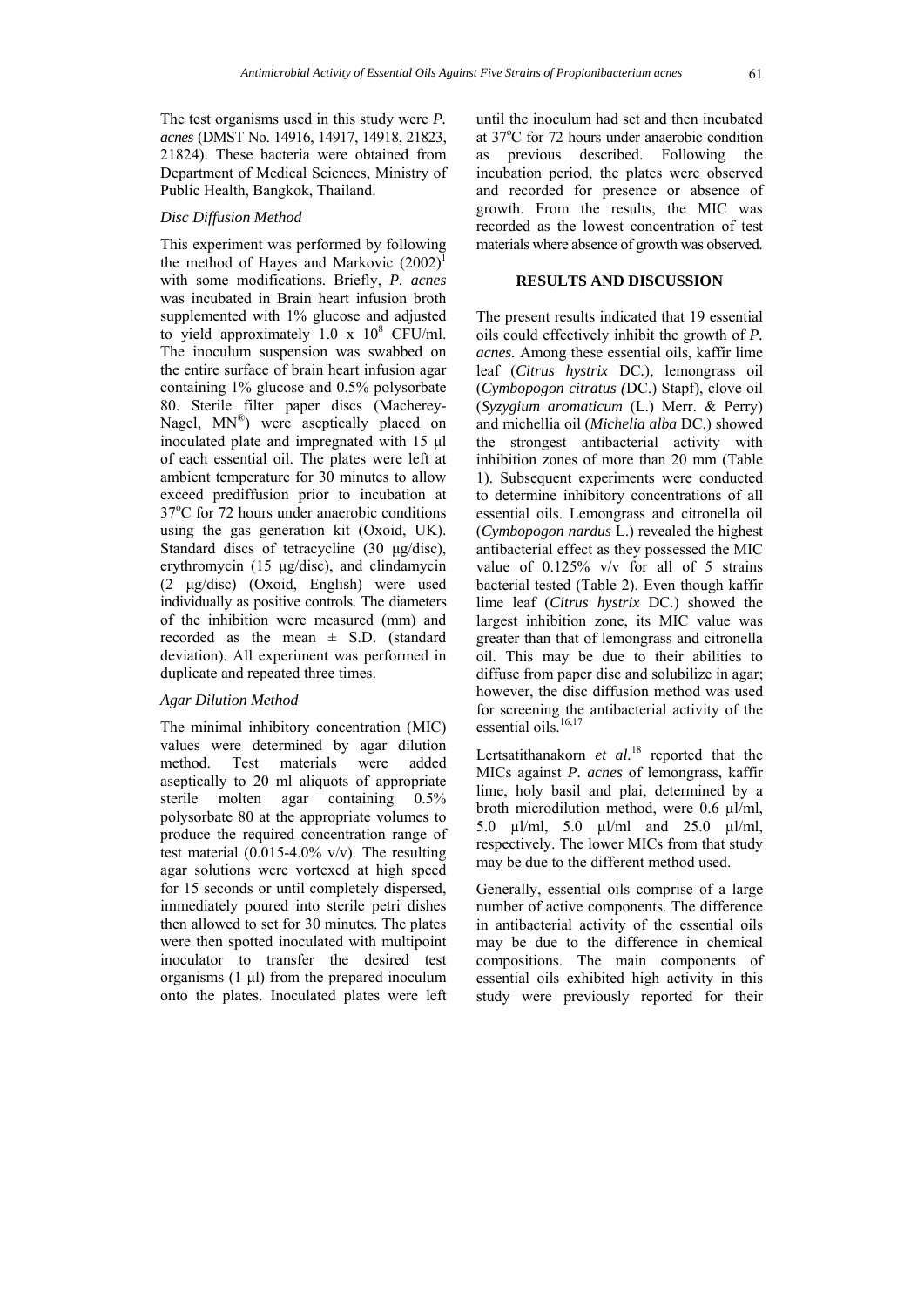marked antibacterial activity against various types of bacteria. Citral, a main component in lemongrass oil, showed activity against several microorganisms such as *Staphylo-*

*coccus aureus*, *Escherichia coli*, *Bacillus subtilis* and *Candida albicans*.<sup>12,19-21</sup> Similarly, geraniol, trans-citral, cis-citral, geranyl acetate, citronellal and citronellol in citronella  $oil^{22}$ 

**Table 1.** Antibacterial activity of essential oils against 5 strains of *Propionibacterium acnes*

|                                                                                                           | Inhibition zone (mm) <sup>a</sup> $\pm$ S.D. |                                  |                                  |                                  |                                  |  |
|-----------------------------------------------------------------------------------------------------------|----------------------------------------------|----------------------------------|----------------------------------|----------------------------------|----------------------------------|--|
| Test samples                                                                                              | P. acnes<br><b>DMST</b><br>14916             | P. acnes<br><b>DMST</b><br>14917 | P. acnes<br><b>DMST</b><br>14918 | P. acnes<br><b>DMST</b><br>21823 | P. acnes<br><b>DMST</b><br>21824 |  |
| Black pepper oil (Piper nigrum L.)<br>Canaga abs oil (Cananga odorata<br>Hook.f. & Thomson var. fruticosa |                                              |                                  |                                  |                                  |                                  |  |
| (Craib) Corner)                                                                                           |                                              |                                  |                                  |                                  |                                  |  |
| Citronella oil (Cymbopogon nardus L.)                                                                     | $18.1 \pm 0.6$                               | $18.1 \pm 0.5$                   | $17.9 \pm 0.4$                   | $18.4 \pm 0.8$                   | $19.5 \pm 0.5$                   |  |
| Clove oil (Syzygium aromaticum (L.)<br>Merr. & Perry)                                                     | $25.3 \pm 2.5$                               | $23.6 \pm 4.3$                   | $21.8 \pm 2.1$                   | $25.3 \pm 1.3$                   | $23.3 \pm 0.3$                   |  |
| Coriander oil (Coriandrum sativum L.)<br>Eucalyptus oil (Eucalyptus globulus<br>Labill.)                  | $13.7 \pm 2.2$                               | $12.8 \pm 2.2$                   | $11.6 \pm 1.4$                   | $9.9 \pm 1.5$                    | $12.3 \pm 2.2$                   |  |
|                                                                                                           |                                              |                                  |                                  |                                  |                                  |  |
| Galanga oil (Alpia galangal (L.)<br>Swatz)                                                                | $8.6 \pm 0.8$                                | $9.4 \pm 1.4$                    | $9.6 \pm 1.2$                    | $9.8 \pm 2.0$                    | $8.9 \pm 0.7$                    |  |
| Ginger oil (Zingiber offinale Roscoe)                                                                     | $9.6 \pm 0.7$                                | $9.6 \pm 1.5$                    | $8.9 \pm 0.1$                    | $9.0 \pm 0.4$                    | $9.0 \pm 0.7$                    |  |
| Guava leaf oil (Psidium guajava L.)                                                                       | $13.1 \pm 0.5$                               | $12.5 \pm 1.5$                   | $11.6 \pm 1.1$                   | $14.7 \pm 1.8$                   | $12.4 \pm 1.9$                   |  |
| Holy basil oil (Ocimum tenuiflorum L.)                                                                    | $16.5 \pm 3.3$                               | $17.3 \pm 1.4$                   | $17.3 \pm 3.8$                   | $16.3 \pm 3.6$                   | $17.2 \pm 3.7$                   |  |
| Jasmine oil (Jasminum sambac Ait.)                                                                        | $12.8 \pm 0.6$                               | $12.0 \pm 1.2$                   | $11.3 \pm 0.8$                   | $12.9 \pm 1.4$                   | $12.8 \pm 1.0$                   |  |
| Kaffir lime oil (Citrus hystrix DC.)                                                                      | $14.1 \pm 3.0$                               | $18.0 \pm 1.4$                   | $16.7 \pm 1.5$                   | $15.1 \pm 2.6$                   | $17.3 \pm 0.4$                   |  |
| Kaffir lime leaf oil (Citrus hystrix DC.)                                                                 | > 90                                         | > 90                             | > 90                             | > 90                             | > 90                             |  |
| Lavender oil (Lavandula angustifolia)                                                                     | $17.8 \pm 1.1$                               | $17.7 \pm 2.2$                   | $17.8 \pm 2.0$                   | $20.2 \pm 2.3$                   | $15.5 \pm 2.8$                   |  |
| Lemongrass oil (Cymbopogon citratus<br>(DC.) Staphf)                                                      | $35.8 \pm 3.9$                               | $34.4 \pm 2.9$                   | $35.6 \pm 4.1$                   | $31.9 \pm 3.9$                   | $36.9 \pm 3.8$                   |  |
| Lesser galangal (Alpinia officinarum<br>Hance)                                                            | $14.8 \pm 0.2$                               | $14.6 \pm 0.8$                   | $15.3 \pm 0.3$                   | $13.6 \pm 2.7$                   | $15.0 \pm 2.7$                   |  |
| Michellia oil (Michelia alba DC.)                                                                         | $23.8 \pm 1.6$                               | $21.5 \pm 2.9$                   | $22.7 \pm 2.3$                   | $28.3 \pm 4.6$                   | $22.0 \pm 3.0$                   |  |
| Plai oil (Zingiber montanum (Koenig)<br>Link ex Dietr.)                                                   | $13.5 \pm 2.0$                               | $13.9 \pm 0.9$                   | $14.7 \pm 1.7$                   | $13.3 \pm 0.7$                   | $15.7 \pm 2.2$                   |  |
| Sweet basil oil (Ocimum basilicum L.)                                                                     | $11.7 \pm 0.7$                               | $10.4 \pm 1.3$                   | $10.4 \pm 2.0$                   | $10.9 \pm 1.8$                   | $10.5 \pm 0.6$                   |  |
| Tea tree oil (Melaleuca alternifolia)                                                                     | $16.2 \pm 1.2$                               | $15.2 \pm 1.7$                   | $15.6 \pm 2.6$                   | $17.4 \pm 1.7$                   | $15.3 \pm 1.9$                   |  |
| Tumeric oil (Curcuma longa L.)                                                                            | $10.3 \pm 0.4$                               | $11.0 \pm 0.1$                   | $9.6 \pm 0.7$                    | $10.1 \pm 1.5$                   | $9.3 \pm 0.9$                    |  |
| Ylang ylang oil (Cananga odorata<br>(Lam.) Hook. f. & T. Thomson var.<br>odorata)                         | $8.8 \pm 0.7$                                | $9.4 \pm 0.1$                    | $9.5 \pm 0.7$                    | $9.4 \pm 0.1$                    | $9.2 \pm 0.1$                    |  |
| Clindamycin (2 µg/disc)                                                                                   | $31.0 \pm 1.3$                               | $31.2 \pm 1.5$                   | $30.4 \pm 1.6$                   | $29.4 \pm 0.8$                   | $29.1 \pm 1.7$                   |  |
| Erythromycin (15 µg/disc)                                                                                 | $30.9 \pm 1.4$                               | $31.3 \pm 2.8$                   | $29.1 \pm 1.3$                   | $29.2 \pm 1.1$                   | $28.6 \pm 1.5$                   |  |
| Tetracycline $(30 \mu g/disc)$                                                                            | $35.5 \pm 4.6$                               | $35.3 \pm 3.1$                   | $35.5 \pm 3.8$                   | $35.3 \pm 3.0$                   | $35.8 \pm 2.8$                   |  |

<sup>a</sup> Values for inhibition zone are presented as mean  $\pm$  S.D. of three independent experiments.

- Inhibition zone was not more than 6 mm (diameter of disc).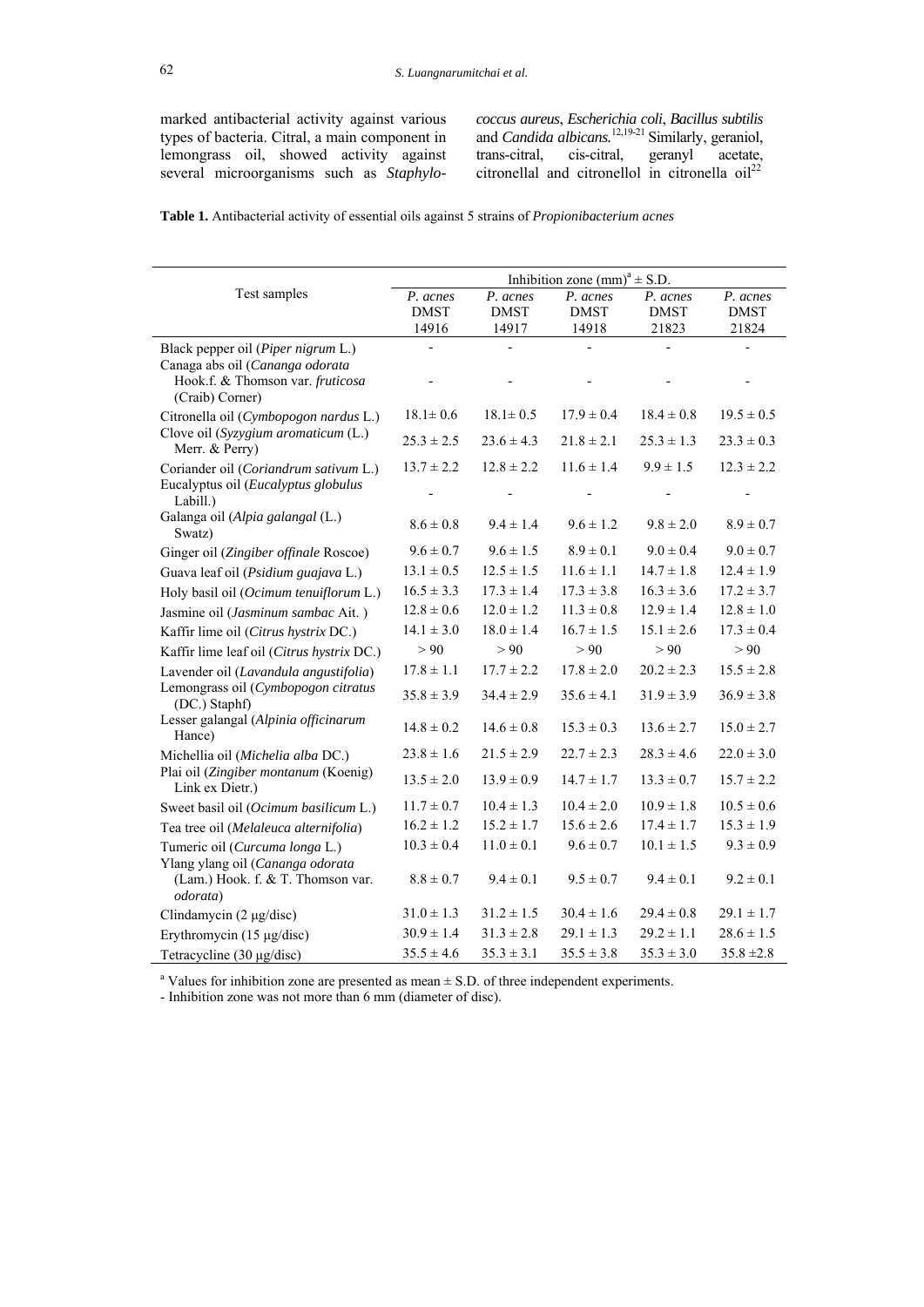|                                                                                   | Minimum inhibotory concentration $(\% v/v)$ |                                  |                                  |                                  |                                  |  |  |
|-----------------------------------------------------------------------------------|---------------------------------------------|----------------------------------|----------------------------------|----------------------------------|----------------------------------|--|--|
| Test samples                                                                      | P. acnes<br><b>DMST</b><br>14916            | P. acnes<br><b>DMST</b><br>14917 | P. acnes<br><b>DMST</b><br>14918 | P. acnes<br><b>DMST</b><br>21823 | P. acnes<br><b>DMST</b><br>21824 |  |  |
| Black pepper oil (Piper nigrum L.)<br>Canaga abs oil (Cananga odorata             | >4                                          | >4                               | >4                               | >4                               | >4                               |  |  |
| Hook.f. & Thomson var. fruticosa<br>(Craib) Corner)                               | >4                                          | >4                               | >4                               | >4                               | >4                               |  |  |
| Citronella oil (Cymbopogon nardus L.)                                             | 0.125                                       | 0.125                            | 0.125                            | 0.125                            | 0.125                            |  |  |
| Clove oil $(Syzygium ~aromaticum (L.)$<br>Merr. & Perry)                          | 0.25                                        | 0.25                             | 0.25                             | 0.25                             | 0.25                             |  |  |
| Coriander oil (Coriandrum sativum L.)                                             | 1                                           | $\mathbf{1}$                     | $\mathbf{1}$                     | $\mathbf{1}$                     | $\mathbf{1}$                     |  |  |
| Eucalyptus oil (Eucalyptus globulus<br>Labill.)                                   | $\overline{4}$                              | $\overline{4}$                   | $\overline{4}$                   | $\overline{4}$                   | $\overline{4}$                   |  |  |
| Galanga oil (Alpia galangal (L.) Swatz)                                           | >4                                          | >4                               | >4                               | >4                               | >4                               |  |  |
| Ginger oil (Zingiber offinale Roscoe)                                             | >4                                          | >4                               | >4                               | >4                               | >4                               |  |  |
| Guava leaf oil (Psidium guajava L.)                                               | >4                                          | >4                               | >4                               | >4                               | >4                               |  |  |
| Holy basil oil (Ocimum tenuiflorum L.)                                            | $\overline{c}$                              | $\overline{c}$                   | $\overline{2}$                   | 2                                | 2                                |  |  |
| Jasmine oil (Jasminum sambac Ait.)                                                | $\overline{c}$                              | $\overline{c}$                   | $\overline{c}$                   | $\overline{c}$                   | $\overline{c}$                   |  |  |
| Kaffir lime oil (Citrus hystrix DC.)                                              | $\overline{c}$                              | $\overline{2}$                   | $\overline{2}$                   | $\overline{c}$                   | $\overline{2}$                   |  |  |
| Kaffir lime leaf oil (Citrus hystrix DC.)                                         | 0.25                                        | 0.25                             | 0.25                             | 0.25                             | 0.25                             |  |  |
| Lavender oil (Lavandula angustifolia)                                             | $\overline{2}$                              | $\overline{2}$                   | $\overline{2}$                   | $\overline{2}$                   | $\overline{2}$                   |  |  |
| Lemongrass oil (Cymbopogon citratus<br>(DC.) Staphf)                              | 0.125                                       | 0.125                            | 0.125                            | 0.125                            | 0.125                            |  |  |
| Lesser galanga (Alpinia officinarum<br>Hance)                                     | $\mathbf{1}$                                | $\mathbf{1}$                     | $\mathbf{1}$                     | $\mathbf{1}$                     | $\mathbf{1}$                     |  |  |
| Michellia oil (Michelia alba DC.)                                                 | 1                                           | 1                                | 1                                | 1                                | 1                                |  |  |
| Plai oil (Zingiber montanum (Koenig)<br>Link ex Dietr.)                           | $\overline{4}$                              | $\overline{4}$                   | $\overline{4}$                   | 4                                | $\overline{4}$                   |  |  |
| Sweet basil oil (Ocimum basilicum L.)                                             | >4                                          | >4                               | >4                               | >4                               | >4                               |  |  |
| Tea tree oil (Melaleuca alternifolia)                                             | 1                                           | 1                                | 1                                | 1                                | 1                                |  |  |
| Tumeric oil (Curcuma longa L.)                                                    | >4                                          | >4                               | >4                               | >4                               | >4                               |  |  |
| Ylang ylang oil (Cananga odorata<br>(Lam.) Hook. f. & T. Thomson var.<br>odorata) | >4                                          | >4                               | >4                               | >4                               | >4                               |  |  |

**Table 2.** The minimum inhibitory concentration values of essential oils against 5 strains of *Propionibacterium acnes*

and eugenol, β-caryophyllene and acetyl-eugenol in clove  $\delta$ il<sup>23</sup> also showed activities against various microorganism such as *S. aureus*, *Klebsiella pneumoniae*, *Pseudomonas aeruginosa*, *Clostridium perfringens* and *E. coli*. 13-15 Therefore, antibacterial activity against *P. acnes* of these essential oils may be due to the activity of those key constituents.

## **CONCLUSION**

As previously mentioned, compounds exhibiting activity against *P. acnes* can be used to treat acne vulgaris. Lemongrass oil and citronella grass oil had the highest inhibitory activity against *P. acnes* by which their MIC values were the same, *i.e.* 0.125% v/v. Therefore, these two essential oils may have a potential for further study as an alternative acne treatment.